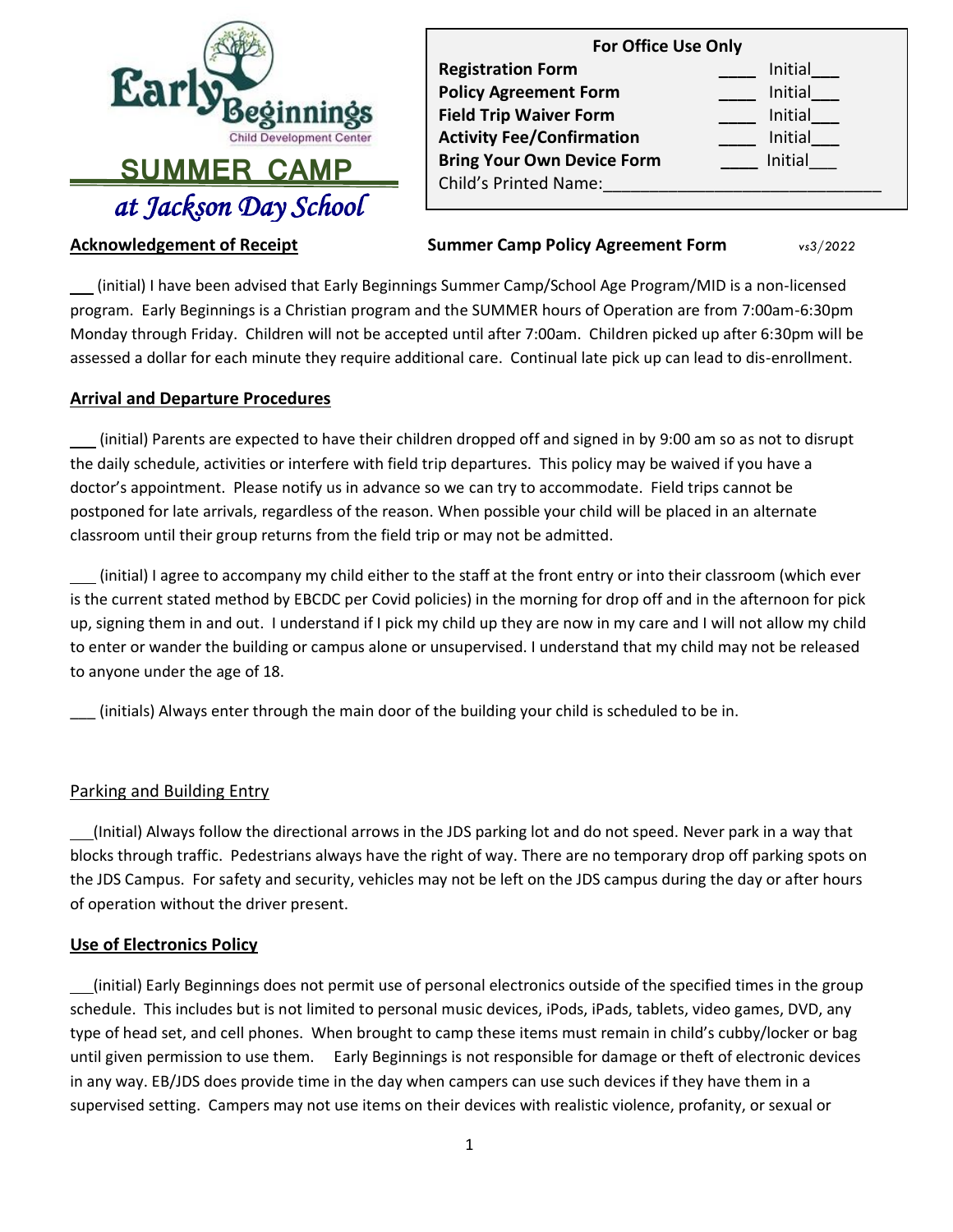drug/alcohol related items. Failure to abide by the times and uses of personal devices will result in the loss of privilege of bringing them.

 (initial) Parents must agree to the "Bring Your On Device" policy found later in this form in order to bring personal electronics on campus or to camp.

### **Appropriate Foot Wear**

 (initial) Children are not permitted to wear crocks, shoes with wheels, flip flops, or backless heel shoes. Tennis shoes are highly recommended for camp. Children should wear foot wear that they can be active in; either strapped sandals or tennis shoes. Flip flops and water shoes can only be worn at the pool. When children return to school campus they must have an appropriate shoe strapped sandal or tennis shoe for camp. Children sent to camp in inappropriate foot wear will be held from activities until the parent returns with appropriate foot wear. Please support our staff when they enforce this policy.

## **Appropriate Dress for Camp**

 (initial) Children should wear clothing they can comfortably be active in and is modest in appearance. Shorts and skirts are to be fingertip length. If girls wear skirts, please wear shorts under the skirts so they can participate in all activities. Clothing should not send a negative message and it is to the discretion of the staff to determine inappropriate verbiage or images on clothing. I agree to support the staff of Early Beginning CDC/MID in the event my child's clothing is not appropriate.

Please have a change of clothing in your child's cubby/locker in the even they need a change of clothing.

## **Tuition Policy**

 (initial) I acknowledge and agree to adhere to Early Beginnings Tuition Policy. I understand that payment is due by 12:00pm the Friday before each week my child attends. Campers may not be dropped off the first day of their week (Monday or Tuesday) if that week's tuition has not been paid. Parents must provide at least two week's notice to cancel a scheduled week. Payments made after the close of business on the Friday before a scheduled week will be assessed a \$25 late fee. If payment is not received by Friday, the child will not be able to attend the following week and I am still liable for the unpaid scheduled week. Pre-scheduled Camp tuition will not be waived for absences. Tuition costs are based on my camp plan (5-day or 3-day regardless of whether i attend all my days or not) I understand that I must provide a two week written notice to the Summer Camp Director to dis-enroll completely and that I am responsible for tuition during the duration of the notice for pre-scheduled weeks. All campers must abide by the stated tuition policies.

# **Health and Wellness Policy**

 (initial) If my child has a temperature of 101 degrees or higher, or any symptom of a contagious disease or infection, I will pick up my child within one hour of notification. In most cases your child should remain away at least 24 hours after the last occurrence of an illness (fever/vomiting/diarrhea/rash). Re-admittance will be at the discretion of an administrator and may require a doctor's note for certain illnesses.

\*\* Covid-19 update: Special measures are taken to keep a sanitary and safe environment during the Corona outbreak. Campers may have their temperature taken at any time at the discretion of EB Staff. Students displaying any possible symptoms of a contagious disease may be required to be picked up and not return without an okay from a doctor if needed, based on the discretion of the EB staff. (initial)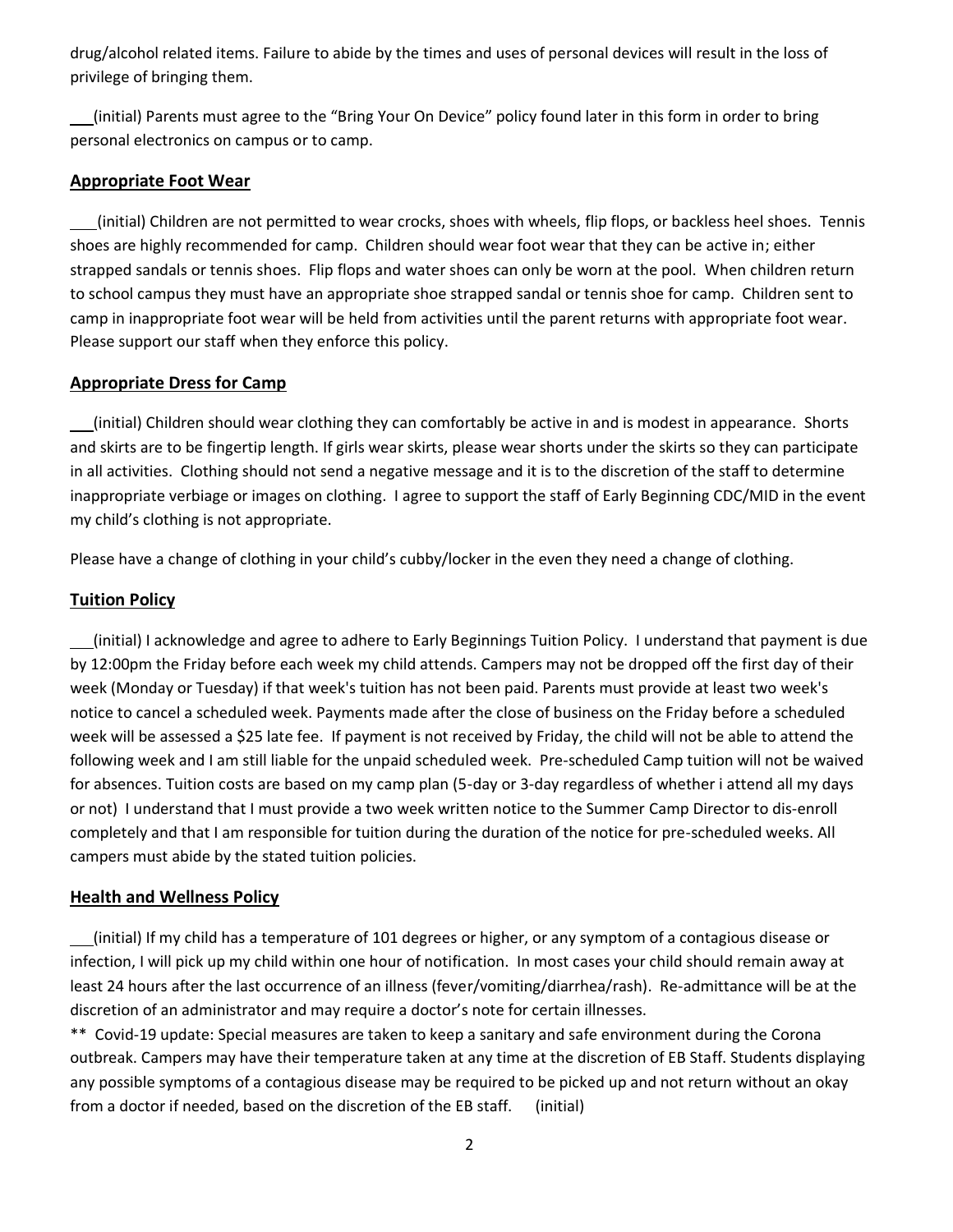#### **Emergency Medical Authorization**

 (initial) I agree that Early Beginnings staff may authorize a physician of their choice to provide emergency medical treatment in the event that neither I nor the emergency contact persons or our physician can be reached immediately. I understand that medical personnel or the Center is not able to administer any drug or medication without specific instructions from a physician. I understand that in the event of an emergency, accident, or illness, all medical expenses incurred are my responsibility. I release Early Beginnings and all of its employees, officers, administrators, staff, and agents from liability incurred as a result of any act they may perform on behalf of my child during an emergency.

## **Field Trips and Special Activities**

 (initial) I do\_\_\_\_\_ do not\_\_\_\_give my permission for my child to participate in field trips and special activities off campus. I understand that I will be notified in advance of any instances in which my child will be taken off campus, including the date, destination, and method of transportation (usually EB/JDS vehicles) of such trip in the form of a monthly calendar or email. I understand that if my child is not able to attend a field trip due to my decision or to disciplinary actions due to behavior that would not permit EB to safely allow the child to participate I will assume responsibility for my child's care on that day unless Early Beginnings is able to make arrangements placing them in a group on campus.  $*$ 

\_\_\_(initial) I have read, signed and agree to the EB Trip Waiver Form later in this document which is required in order to participate in any off-campus activities. (see below)

\_\_\_(initial) I have read the Bus rules below and realize that, for safety, violation of them may constitute my child losing the ability to ride, in which case I will be responsibility to transportation to off campus activities or care for my child while they go on. **Bus Rules:**

Remain seated while the bus is in motion. Do not throw items inside or outside the bus. Please be respectful to all other students and staff members. Do not bully, tease, or cause physical or emotional harm to another student or staff member. Keep all objects and body parts inside the bus at all times. Speak using a moderate tone.  $\Box$  Do not use inappropriate language or gestures. Do not distract the driver. The controller controller the driver. Do not bring/use items that are not permitted. No eating, drinking or removing food and drink items from backpacks

### **Medications**

 (initial) Early Beginnings CDC will not administer any over the counter medications. This does not include epipens, life threatening allergy medications, or inhalers. A Permission To Administer Medications Form must be completed on any prescription medications that will be on campus. You may request one from the Summer Camp Office.

### **Discipline Policy**

 (initial) Early Beginnings CDC is a Christ centered facility and we do not allow profanity, bullying, violence, inappropriate actions or words, disrespect for other campers or adults, disregard for property, or weapons of any sort. Early Beginnings Staff use the following techniques (and others) for discipline:

1. Redirection, where staff may redirect the child by suggesting a more appropriate behavior

2. Logical consequences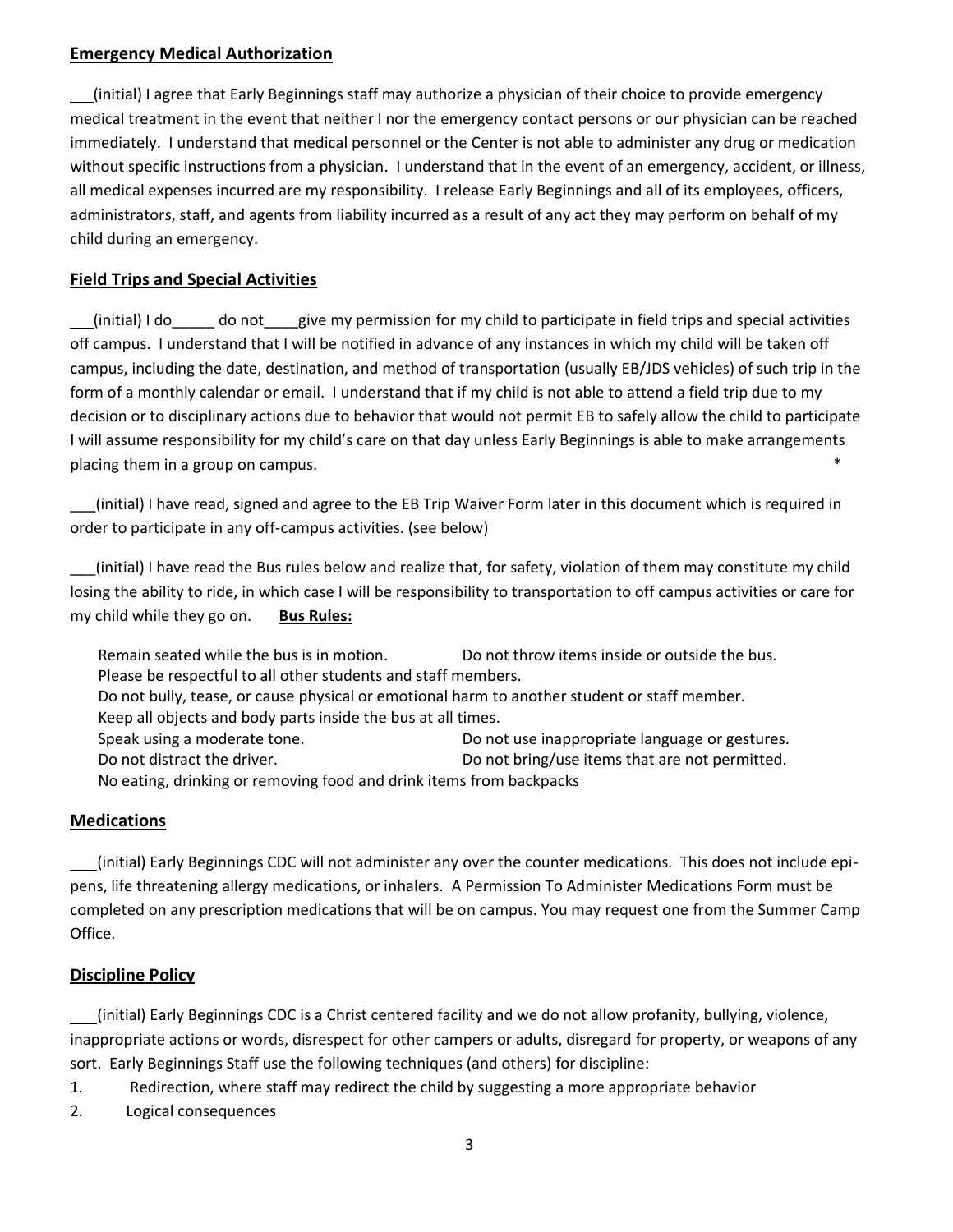- 3. Teaching problem solving where staff are used as a facilitator if needed
- 4. Letting children work through or talk through a situation
- 5. Sensitizing their needs or feelings toward others
- 6. Using age appropriate Time Out if other techniques fail

7. Losing privileges, having reflective time and assignments, suspension, loss of field trips, calling parents, and other discipline practices stated in the EB Family Handbook.

\* I understand that I will be consulted for advice and/or suggestions of other possible disciplinary actions for my child if necessary.

\* If a parent is unwilling to work with staff of Early Beginnings to correct behavior and/or the behavior continues it can result in termination from the program. A camper that causes intentional harm to another camper or teacher or carries a weapon of any sort onto the property will be immediately dismissed and not allowed to return.

### **Photo Authorization**

 (initial) I give permission for my child to be photographed or videotaped while attending Early Beginnings. I understand that photos are used for the purposes of Early Beginnings and/or Jackson Day School such as, but not limited to, bulletin boards, flyers, participation documentation, crafts, Facebook and our websites. (www.earlybeginningcdc.com) (www.midschool.org) Photos and videos are for Center use and those authorized persons only. I understand that on rare occasions my child may be on the news in a background situation and if my child is individually interviewed special permission will be asked for prior to airing.

## **Child Abuse/Neglect**

(initial) I understand that as a child care provider, Early Beginnings CDC is mandated by state law to report any cases where there is reasonable cause to believe that a child has been neglected, exploited, deprived, sexually assaulted, sexually exploited, physically injured or suffered death by other than accidental means by a parent, guardian, or caretaker, to the proper authorities. Early Beginnings will cooperate fully with the authorities in the investigation of all such cases. To avoid any misunderstandings, I will keep the Administrators of Early Beginnings aware of any unusual bruises, marks or injuries occurring at home and bring any of these with unknown causes to them first.

### **Confidentiality Statement**

 (initial) I understand that information pertaining to my child and our family is considered confidential and will not be released by Early Beginnings CDC or JDS to third parties without first obtaining my written permission. However, I understand that it may be necessary to share relevant information relating to my child, his/her medical status and/or his/her behavioral characteristics with authorized members of the State, other childcare licensing agencies, or with a special needs consultant. I also understand that confidential matters of other children or staff will not be discussed with me.

### **Change of Status**

 (initial) I agree to notify Early Beginning CDC immediately of any changes that occur in the information provided in my Registration Packet including work and home addresses, phone numbers, physicians name, living arrangements, health information, emergency contacts, etc.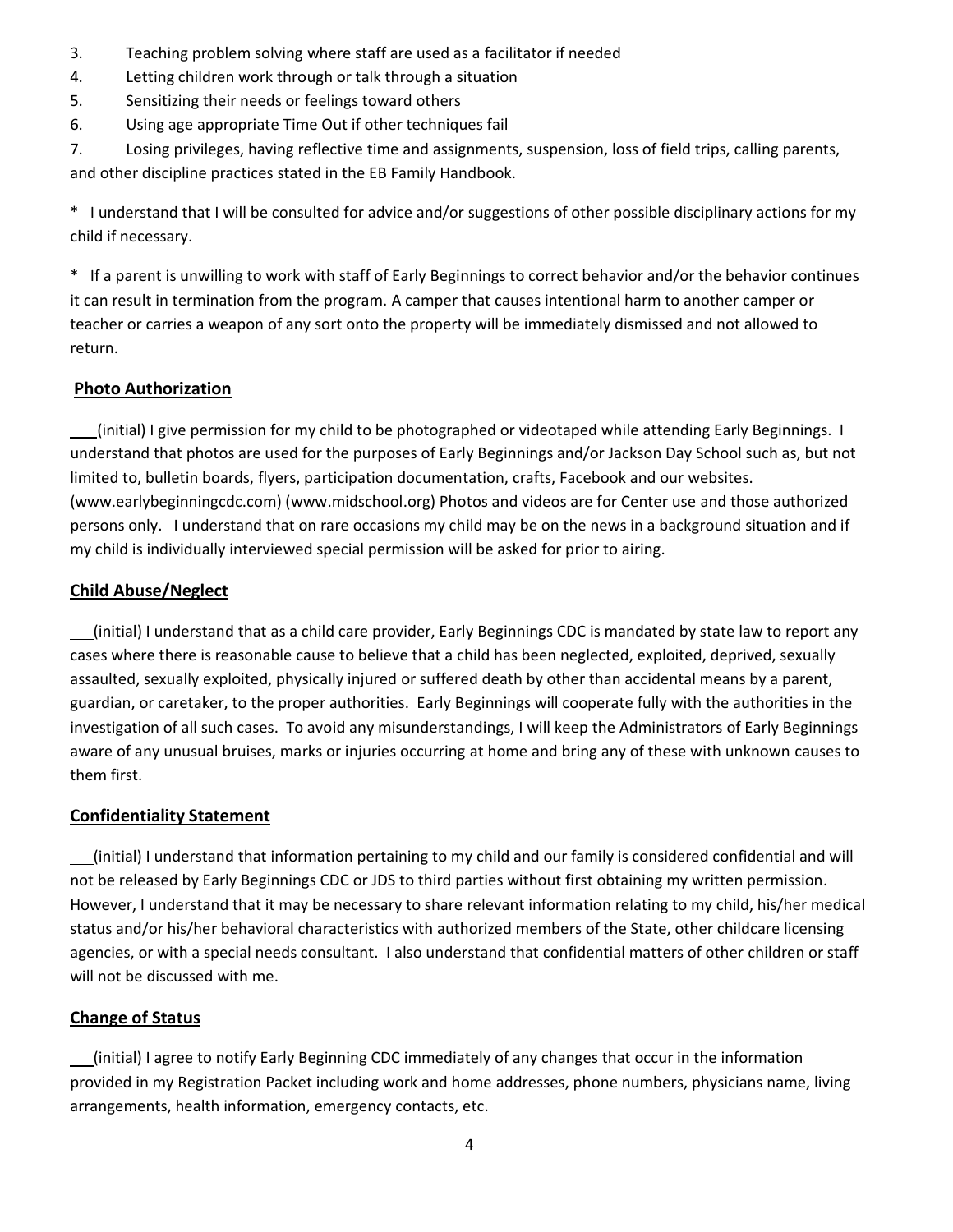**These policies are put in place for the sole purposes of providing a safe and exciting quality summer camp program. We look forward to the summer days ahead!** 

| <b>Child's Printed Name:</b>         | <b>Rising Grade</b> |
|--------------------------------------|---------------------|
| <b>Parent/Guardian Printed Name:</b> | <b>Summer Year</b>  |
| <b>Parent/Guardian Signature:</b>    | Date:               |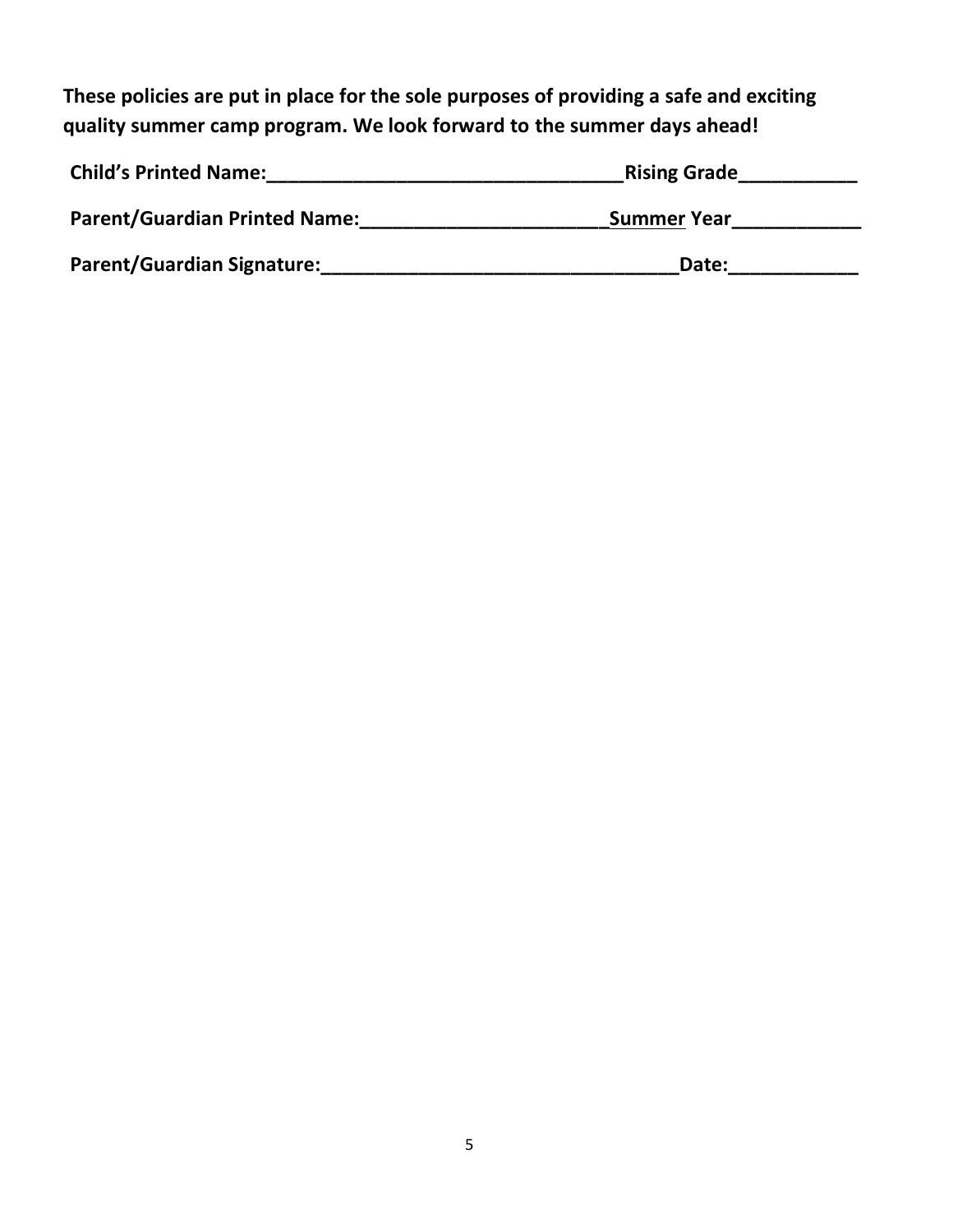

 *At Jackson Day School* 

**Summer Camp Field Trip/Activity Waiver (***from guardians for minors***)** *vs3/2022*



**In consideration of Early Beginnings, Inc. \*Complete one for each child**

**permitting; Child's Name: \_\_\_\_\_\_\_\_\_\_\_\_\_\_\_\_\_\_\_\_\_\_\_\_\_\_\_\_Grade Completed:\_\_\_\_\_\_\_\_\_**

in order to participate in the stated field trips and off campus activities of the Early Beginnings summer camp and School-Age program, the undersigned hereby releases Early Beginnings/Jackson Day School, its respective directors, officers and employees of and from any and all claims whatsoever arising or which may arise by reason of the Child's participation in the field trips including any claims due to personal injuries or illness excepting any such claim resulting from and/or arising out of the gross negligence of Early Beginnings/Jackson Day School, its respective directors, officers or employees. Should the Child suffer injury or illness while on the field trips, the undersigned hereby authorizes any representative of Jackson Day School/Early Beginnings and, in particular, any teacher/staff accompanying the Child to authorize such medical attention for the Child as may be deemed appropriate by said representative of Early Beginnings/Jackson Day School in the circumstances. The undersigned agrees to bear the costs of all medical care and procedures required by the Child. The undersigned also agrees to maintain appropriate medical insurance coverage for the Child while on the field trips. The undersigned hereby releases Early Beginnings/Jackson Day School, its respective directors, officers and employees from any claim arising out of any medical treatment the Child may require. The undersigned acknowledges that should the Child fail to keep and obey all rules and regulations prescribed by Early Beginnings/Jackson Day School, its respective directors, officers and employees, while participating in the field trips, Early Beginnings/Jackson Day School may, in its sole and absolute discretion, terminate the Child's participation in the field trips without refund for the cost of the field trips or the related programs. In the case of a day trip, it is unlikely that the Child would be returned to campus. Were this to occur, the Child would return in the company of a member of the faculty. Otherwise they would be required to be picked up at the trip location by a legal guardian as promptly as travel allows. In the case of an overnight trip, the undersigned will be contacted in advance by an administrator to make the necessary arrangements to ensure that the Child is properly supervised on the return trip home. Any additional costs incurred by reason of the termination of the Child's participation in the field trip and/or as a result of the Child being sent home will be the responsibility of the undersigned. *I have carefully read this Waiver and Permission Agreement and understand the terms and conditions of it and agree to be bound thereby. The Child has the undersigned's permission to participate in the field trips and related programs.*

**CONTRACTOR** *Signature of Parent or Guardian: \_\_\_\_\_\_\_\_\_\_\_\_\_\_\_\_\_\_\_\_\_\_\_\_\_\_\_\_\_\_\_\_\_\_\_ Date: \_\_\_\_\_\_\_\_\_\_* Print name of Parent or Guardian: **Prince 2008 Date: Date: Date: Prince 2008**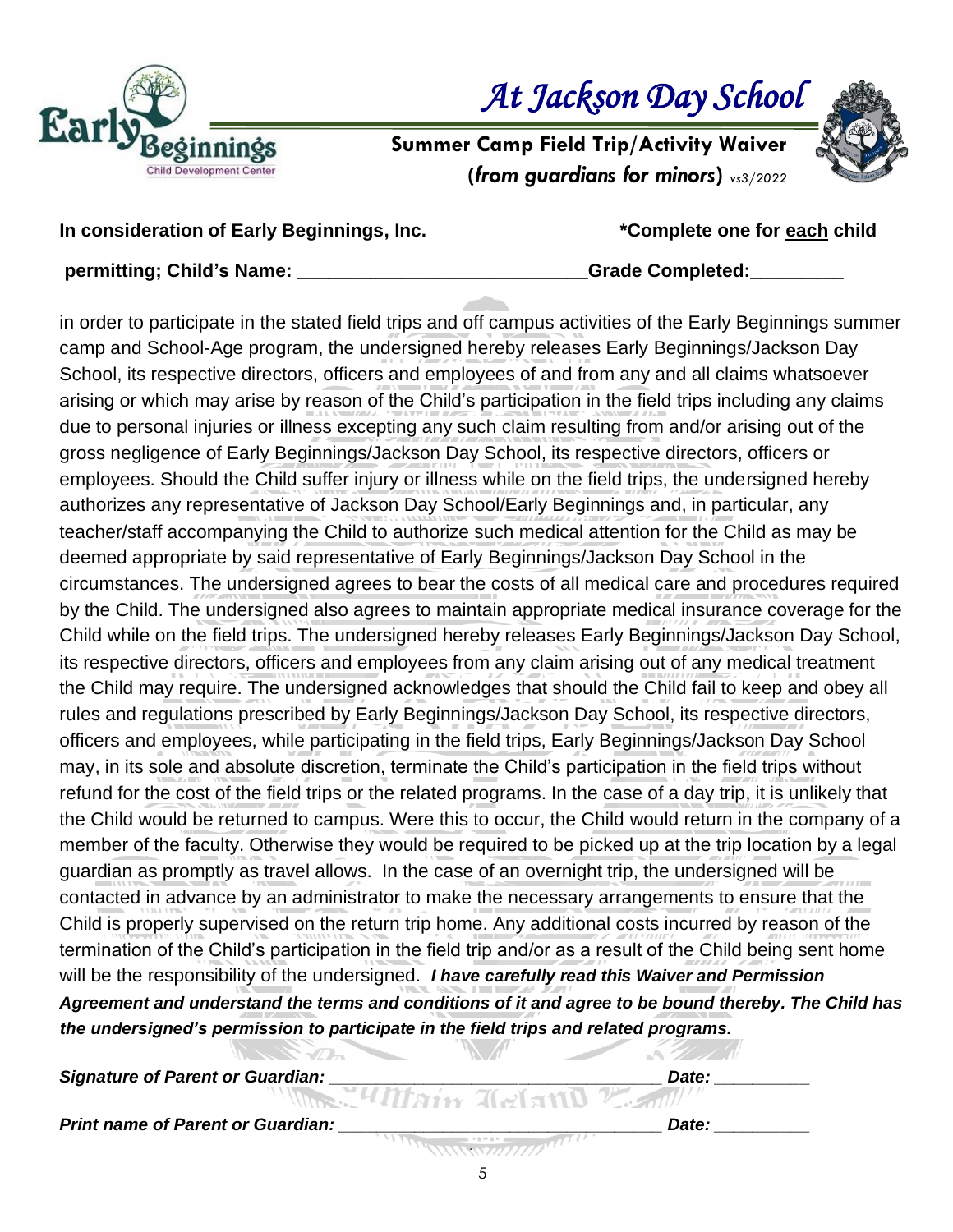



**Summer Camp BYOD Form Bring Your Own Device** *vs3/2022*

EBCDC takes seriously its mission of providing a safe, healthy environment for kids in our care. As part of our technology policy, students who are interested in bringing personal electronic devices to EB/JDS are required to follow the guidelines set forth by their teachers, staff and administrators. These guidelines begin with having the required permission to bring/use personal electronic devices to the program, accomplished by signing this BYOD form. Your signature on this form indicates you have read and agree to the following guidelines pertaining to using personal electronic devices at school and the Technology Policy as defined in the section below.

1. I have read and agreed to abide by the **abbreviated Technology policies on the reverse of this form**.

2. I/my child will not share my personal electronic device with any other student(s) to use independently as I/my child am/is solely responsible for the use and care of the device.

3. I/my child will only use my/their personal electronic device in the Classroom setting in which the teacher has granted permission or on campus when staff has granted permission or it has been stated as permissible.

4. I am fully aware that EB/JDS will not be held responsible for any damage, loss, or theft of my electronic device. I bring/send my personal electronic device to school at my own risk.

5. Use of technology devices for any purpose other than the designated EB/JDS specified activity or time will result in an immediate consequence including loss of privilege, collection of the device or inability to bring it again.

Type of Electronic Device(s): \_\_\_\_\_\_\_\_\_\_\_\_\_\_\_\_\_\_\_\_\_\_\_\_\_\_\_\_\_\_\_\_ \_\_\_\_\_\_\_\_\_\_\_\_\_\_\_\_\_\_\_\_\_\_\_\_\_\_\_\_\_\_\_ \_\_\_\_\_\_\_\_\_\_\_\_\_\_\_\_\_\_\_\_\_\_\_\_\_\_\_\_\_\_\_\_ \_\_\_\_\_\_\_\_\_\_\_\_\_\_\_\_\_\_\_\_\_\_\_\_\_\_\_\_\_\_\_ Grade/Group: \_\_\_\_\_\_\_\_\_\_\_\_\_\_\_\_\_ Year: \_\_\_\_\_\_ Student Printed Name \_\_\_\_\_\_\_\_\_\_\_\_\_\_\_\_\_\_\_\_\_\_\_\_\_\_\_\_\_\_\_\_\_\_\_\_\_\_\_\_\_\_\_\_\_\_\_ Date: \_\_\_\_\_\_\_\_\_\_\_\_\_ Parent Signature Date \_\_\_\_\_\_\_\_\_\_\_\_\_\_\_\_\_\_\_\_\_\_\_\_\_\_\_\_\_\_\_\_\_\_\_\_\_\_\_\_\_\_\_\_\_\_\_

**Student** Signature